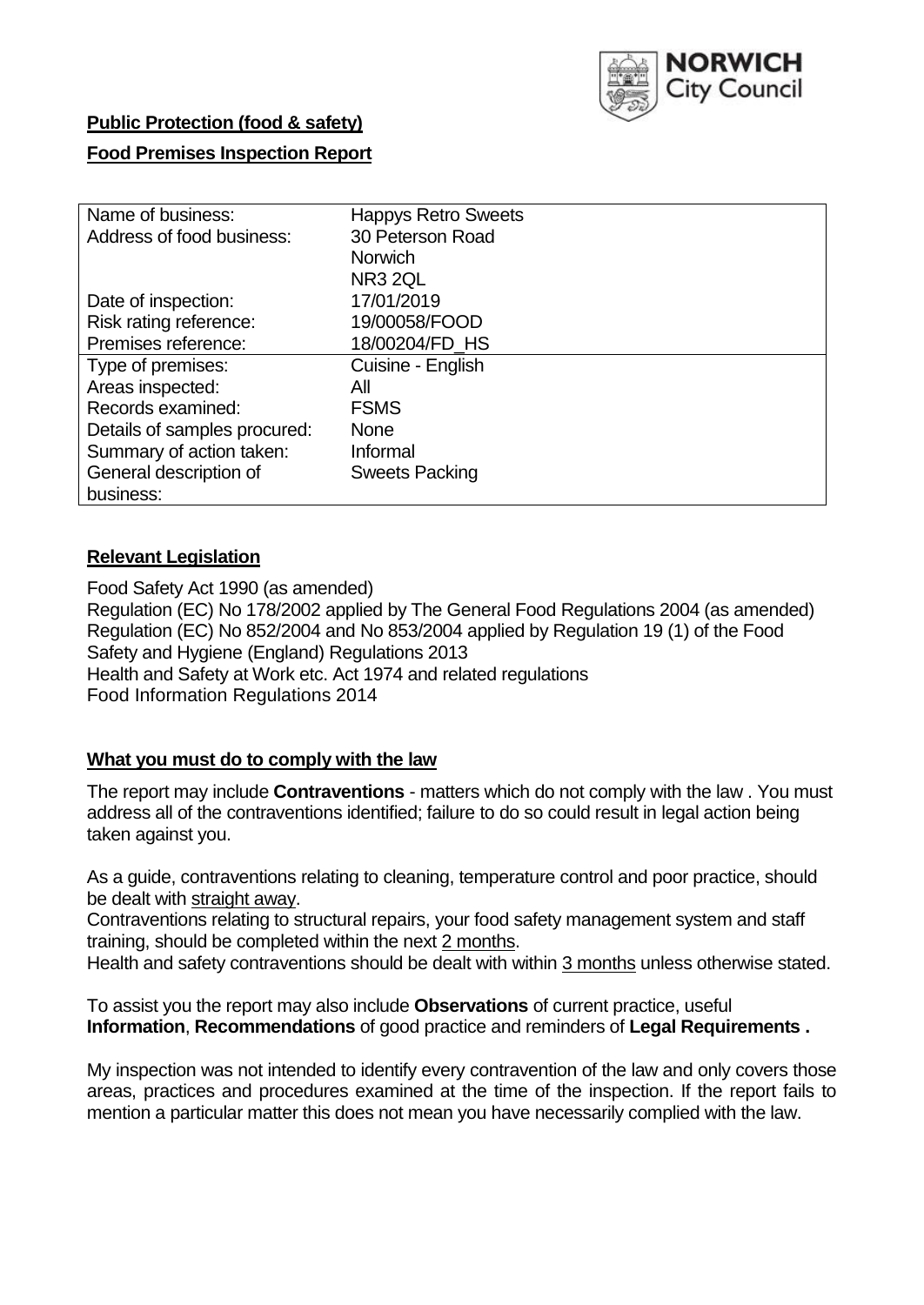# **FOOD SAFETY**

#### **How we calculate your Food Hygiene Rating:**

The food safety section has been divided into the three areas which you are scored against for the hygiene rating: 1. food hygiene and safety procedures, 2. structural requirements and 3. confidence in management/control procedures. Each section begins with a summary of what was observed and the score you have been given. Details of how these scores combine to produce your overall food hygiene rating are shown in the table.

| <b>Compliance Area</b>                     |          |                  |           | <b>You Score</b> |               |    |           |    |          |  |  |
|--------------------------------------------|----------|------------------|-----------|------------------|---------------|----|-----------|----|----------|--|--|
| Food Hygiene and Safety                    |          |                  |           | 0                | 5             | 10 | 15        | 20 | 25       |  |  |
| <b>Structure and Cleaning</b>              |          |                  |           | $\Omega$         | 5             | 10 | 15        | 20 | 25       |  |  |
| Confidence in management & control systems |          |                  |           | $\Omega$         | 5             | 10 | 15        | 20 | 30       |  |  |
|                                            |          |                  |           |                  |               |    |           |    |          |  |  |
| <b>Your Total score</b>                    | $0 - 15$ | 20               | $25 - 30$ |                  | $35 - 40$     |    | $45 - 50$ |    | > 50     |  |  |
| <b>Your Worst score</b>                    | 5        | 10 <sup>10</sup> | 10        |                  | 15            |    | 20        |    |          |  |  |
|                                            |          |                  |           |                  |               |    |           |    |          |  |  |
| <b>Your Rating is</b>                      | 5        | 4                |           | 3                | $\mathcal{P}$ |    |           |    | $\Omega$ |  |  |

Your Food Hygiene Rating is 5 - a very good standard



#### **1. Food Hygiene and Safety**

Food hygiene standards are high. You demonstrated a very good standard of compliance with legal requirements. You have safe food handling practices and procedures and all the necessary control measures to prevent cross-contamination are in place. **(Score 5)**

Personal Hygiene

**Recommendation** Ensure you use protective clothing such as apron when handling food

#### **2. Structure and Cleaning**

The structure facilities and standard of cleaning and maintenance are all of a good standard and only minor repairs and/or improvements are required. Pest control and waste disposal provisions are adequate. **(Score 5)**

Cleaning of Structure